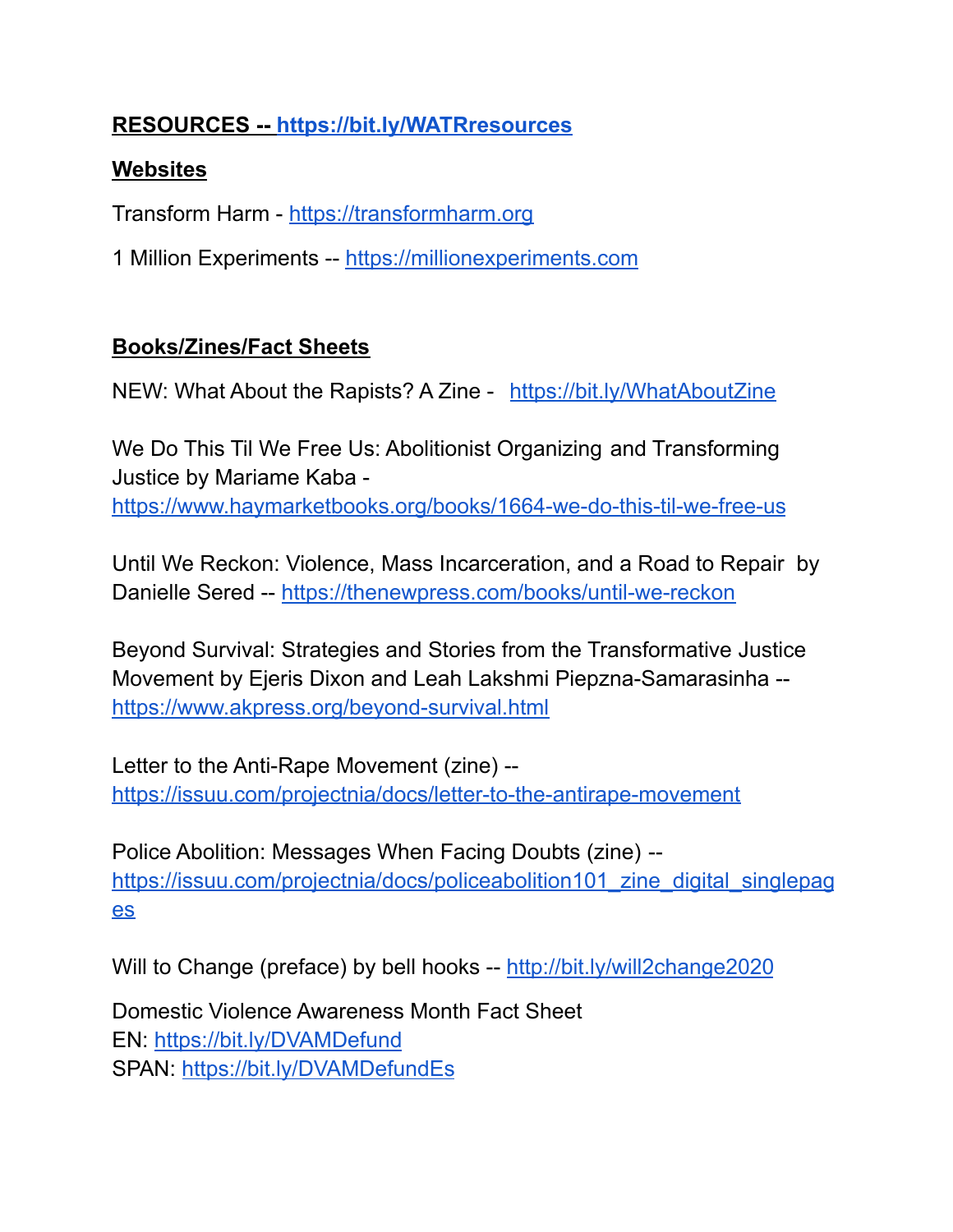## **Workbooks**

Fumbling Towards Repair by Mariame Kaba and Shira Hassan - <https://www.akpress.org/fumbling-towards-repair.html>

## **Curriculum/Resources**

[Breaking the Silence/Shrouded in Silence: Police Sexual](https://bit.ly/PSVCurriculum) Violence https:// bit.ly/PSVCurriculum

Creative Interventions Toolkit -- [https://www.creative-interventions.org](https://www.creative-interventions.org/) Community Accountability For Survivors of Sexual Violence Toolkit - <https://transformharm.org/community-accountability/>

Cops Don't Stop Violence -- [https://bit.ly/CopsDontStopViolence](https://na01.safelinks.protection.outlook.com/?url=https%3A%2F%2Fbit.ly%2FCopsDontStopViolence&data=04%7C01%7C%7C42251c73e41e4642d22308d9510ddf99%7C84df9e7fe9f640afb435aaaaaaaaaaaa%7C1%7C0%7C637629942290057727%7CUnknown%7CTWFpbGZsb3d8eyJWIjoiMC4wLjAwMDAiLCJQIjoiV2luMzIiLCJBTiI6Ik1haWwiLCJXVCI6Mn0%3D%7C1000&sdata=EY6AI%2FavxWNxp1f7CcfK87YjkGJoFnSCQhRAtTKVOlQ%3D&reserved=0)

Against Punishment: <https://abolitionist.tools/Against-Punishment>

Project Nia Abolitionist Toolbox Series (Skill-building) [http://abolitionist.tools/](https://na01.safelinks.protection.outlook.com/?url=http%3A%2F%2Fabolitionist.tools%2F&data=04%7C01%7C%7C26e2b431b7534fa47a8908d8cf9860d8%7C84df9e7fe9f640afb435aaaaaaaaaaaa%7C1%7C0%7C637487600648902622%7CUnknown%7CTWFpbGZsb3d8eyJWIjoiMC4wLjAwMDAiLCJQIjoiV2luMzIiLCJBTiI6Ik1haWwiLCJXVCI6Mn0%3D%7C1000&sdata=BJe%2BcbZ%2FpRMpJXhxAkzTxeJyMSEKF7JkVu0O1T%2Fpxcg%3D&reserved=0)

Relinquishing Patriarchy List -- <http://bit.ly/Patriarchy2020>

#### **Video**

Building Accountable Communities Video Series: <http://bcrw.barnard.edu/building-accountable-communities/>

Doing Sorry Video: <https://www.youtube.com/watch?v=GHSyI1XtoSA>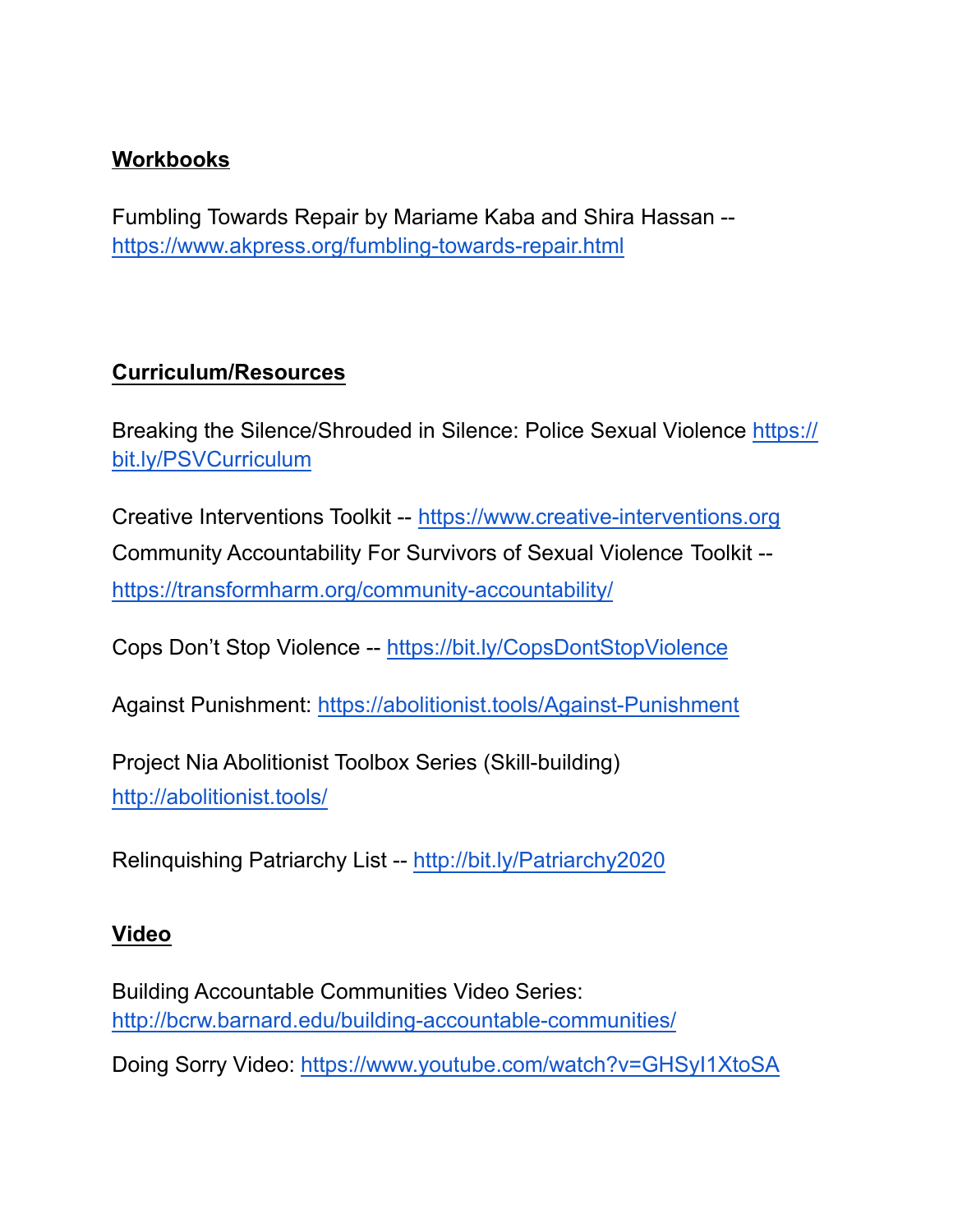Harm Reduction, Abolition and Social Work with Shira Hassan [https://www.youtube.com/watch?v=\\_iFwX\\_Jzunk](https://www.youtube.com/watch?v=_iFwX_Jzunk)

Self-Accountability by Shannon Perez-Darby - <https://abolitionist.tools/Self-Accountability-Movement-Building>

# **Training/Workshops**

Online Training: Transformative Justice Mixtape - [https://just-practice.org/steps-to-end-prisons-policing-a-mix-tape-on-transfo](https://just-practice.org/steps-to-end-prisons-policing-a-mix-tape-on-transformative-justice) [rmative-justice](https://just-practice.org/steps-to-end-prisons-policing-a-mix-tape-on-transformative-justice)

Online Webinar -- Prison industrial complex (PIC) Abolition 101 - <https://www.youtube.com/watch?v=HVh1Ff3eGfY&t=15s>

Upcoming Training: 6 week Summer Course on Transformative Justice applications are open -

<https://bluelight.academy/p/transformative-justice-public>

#### **Other**

Accountability Mapping -- <https://accountabilitymapping.com>

Bay Area Transformative Justice Collective -- <https://batjc.wordpress.com>

Interrupting Criminalization -- <https://www.interruptingcriminalization.com>

Just Beginnings Collaborative-- <https://justbeginnings.org>

Project NIA -- <https://project-nia.org>

Mirror Memoirs -- <https://mirrormemoirs.com>